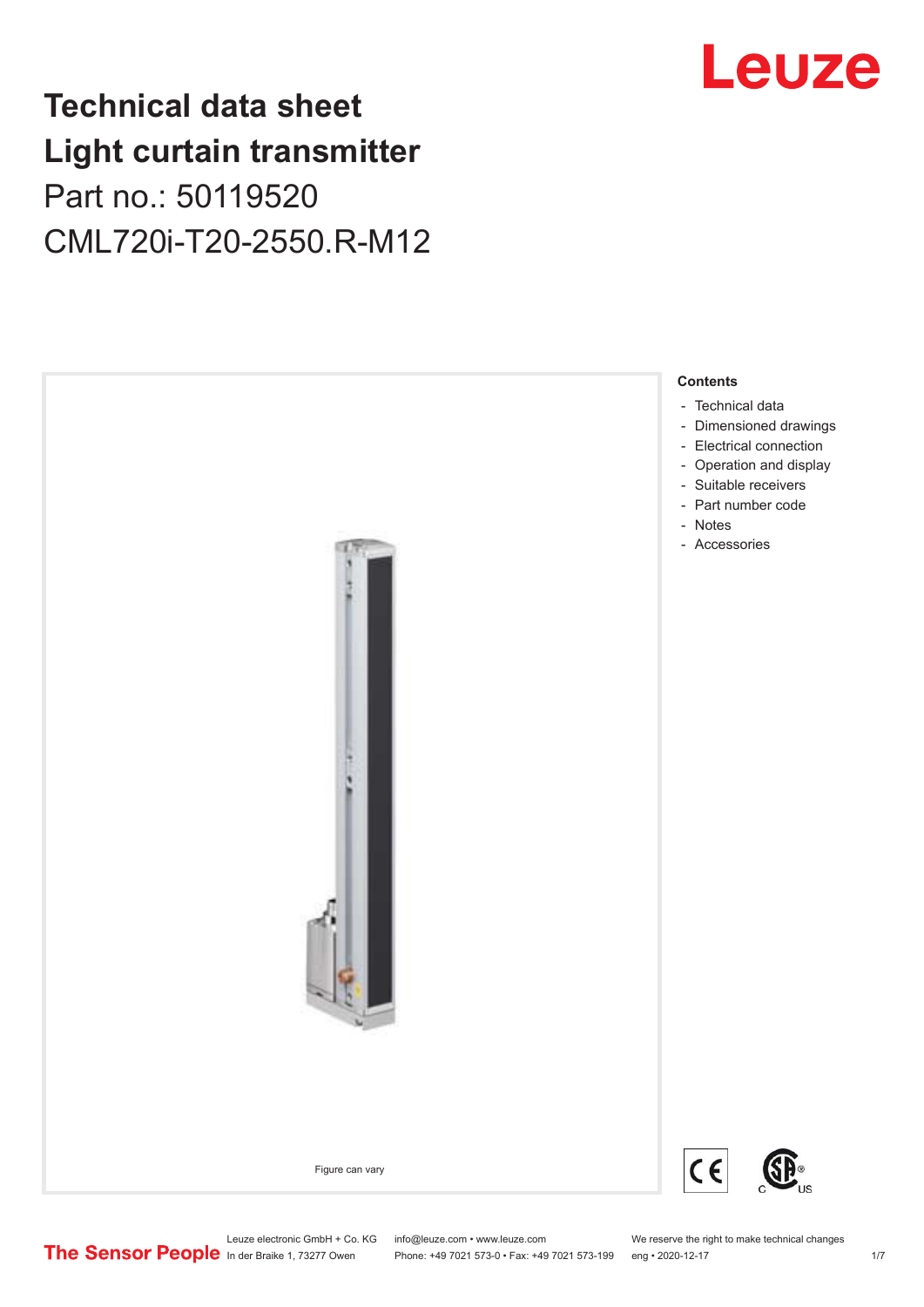## <span id="page-1-0"></span>**Technical data**

# **Leuze**

#### **Basic data**

| <b>Series</b>                                           | 720                                                                |
|---------------------------------------------------------|--------------------------------------------------------------------|
| <b>Operating principle</b>                              | Throughbeam principle                                              |
| Device type                                             | Transmitter                                                        |
| <b>Contains</b>                                         | Accessories for the use of the BT-2R1                              |
| Application                                             | Object measurement                                                 |
| <b>Special version</b>                                  |                                                                    |
|                                                         |                                                                    |
| <b>Special version</b>                                  | Crossed-beam scanning                                              |
|                                                         | Diagonal-beam scanning                                             |
|                                                         | Parallel-beam scanning                                             |
| <b>Optical data</b>                                     |                                                                    |
| <b>Operating range</b>                                  | Guaranteed operating range                                         |
| <b>Operating range</b>                                  | 0.37m                                                              |
| <b>Operating range limit</b>                            | Typical operating range                                            |
| <b>Operating range limit</b>                            | 0.29m                                                              |
| <b>Measurement field length</b>                         | 2,550 mm                                                           |
| <b>Number of beams</b>                                  | 128 Piece(s)                                                       |
| Beam spacing                                            | $20 \text{ mm}$                                                    |
| Light source                                            | LED. Infrared                                                      |
| <b>LED light wavelength</b>                             | 940 nm                                                             |
| <b>Measurement data</b>                                 |                                                                    |
| Minimum object diameter                                 | 30 mm                                                              |
|                                                         |                                                                    |
| <b>Electrical data</b>                                  |                                                                    |
| <b>Protective circuit</b>                               | Polarity reversal protection                                       |
|                                                         | Short circuit protected                                            |
|                                                         | <b>Transient protection</b>                                        |
|                                                         |                                                                    |
| Performance data                                        | 18  30 V, DC                                                       |
| Supply voltage U <sub>B</sub><br><b>Residual ripple</b> | $0 15 \%$ , From $U_{\rm B}$                                       |
| <b>Open-circuit current</b>                             | 0  435 mA, The specified values refer                              |
|                                                         | to the entire package consisting of trans-<br>mitter and receiver. |
| <b>Timing</b>                                           |                                                                    |
|                                                         |                                                                    |

| <b>Readiness delay</b> | 450 ms  |
|------------------------|---------|
| Cycle time             | 4.24 ms |
|                        |         |

#### **Connection**

| <b>Number of connections</b> | 1 Piece(s)             |
|------------------------------|------------------------|
| Plug outlet                  | Rear side              |
| <b>Connection 1</b>          |                        |
| <b>Function</b>              | Connection to receiver |
|                              | Sync-input             |
|                              | Voltage supply         |
| <b>Type of connection</b>    | Connector              |
| <b>Thread size</b>           | M <sub>12</sub>        |
| <b>Type</b>                  | Male                   |
| <b>Material</b>              | Metal                  |
| No. of pins                  | $5 - pin$              |
| <b>Encoding</b>              | A-coded                |

#### **Mechanical data**

| Design                         | Cubic                        |
|--------------------------------|------------------------------|
| Dimension (W x H x L)          | 29 mm x 35.4 mm x 2,583 mm   |
| <b>Housing material</b>        | Metal                        |
| <b>Metal housing</b>           | Aluminum                     |
| Lens cover material            | Plastic                      |
| Net weight                     | $2,600$ g                    |
| <b>Housing color</b>           | Silver                       |
| <b>Type of fastening</b>       | Groove mounting              |
|                                | Via optional mounting device |
| <b>Operation and display</b>   |                              |
| Type of display                | LED                          |
| <b>Number of LEDs</b>          | 1 Piece(s)                   |
| <b>Environmental data</b>      |                              |
| Ambient temperature, operation | $-30$ 60 °C                  |
| Ambient temperature, storage   | $-40$ 70 °C                  |

#### **Certifications**

| Degree of protection     | IP 65         |
|--------------------------|---------------|
| <b>Protection class</b>  | Ш             |
| <b>Certifications</b>    | c CSA US      |
| <b>Standards applied</b> | IEC 60947-5-2 |
|                          |               |

#### **Classification**

| <b>Customs tariff number</b> | 90314990 |
|------------------------------|----------|
| eCl@ss 5.1.4                 | 27270910 |
| eCl@ss 8.0                   | 27270910 |
| eCl@ss 9.0                   | 27270910 |
| eCl@ss 10.0                  | 27270910 |
| eCl@ss 11.0                  | 27270910 |
| <b>ETIM 5.0</b>              | EC002549 |
| <b>ETIM 6.0</b>              | EC002549 |
| <b>ETIM 7.0</b>              | EC002549 |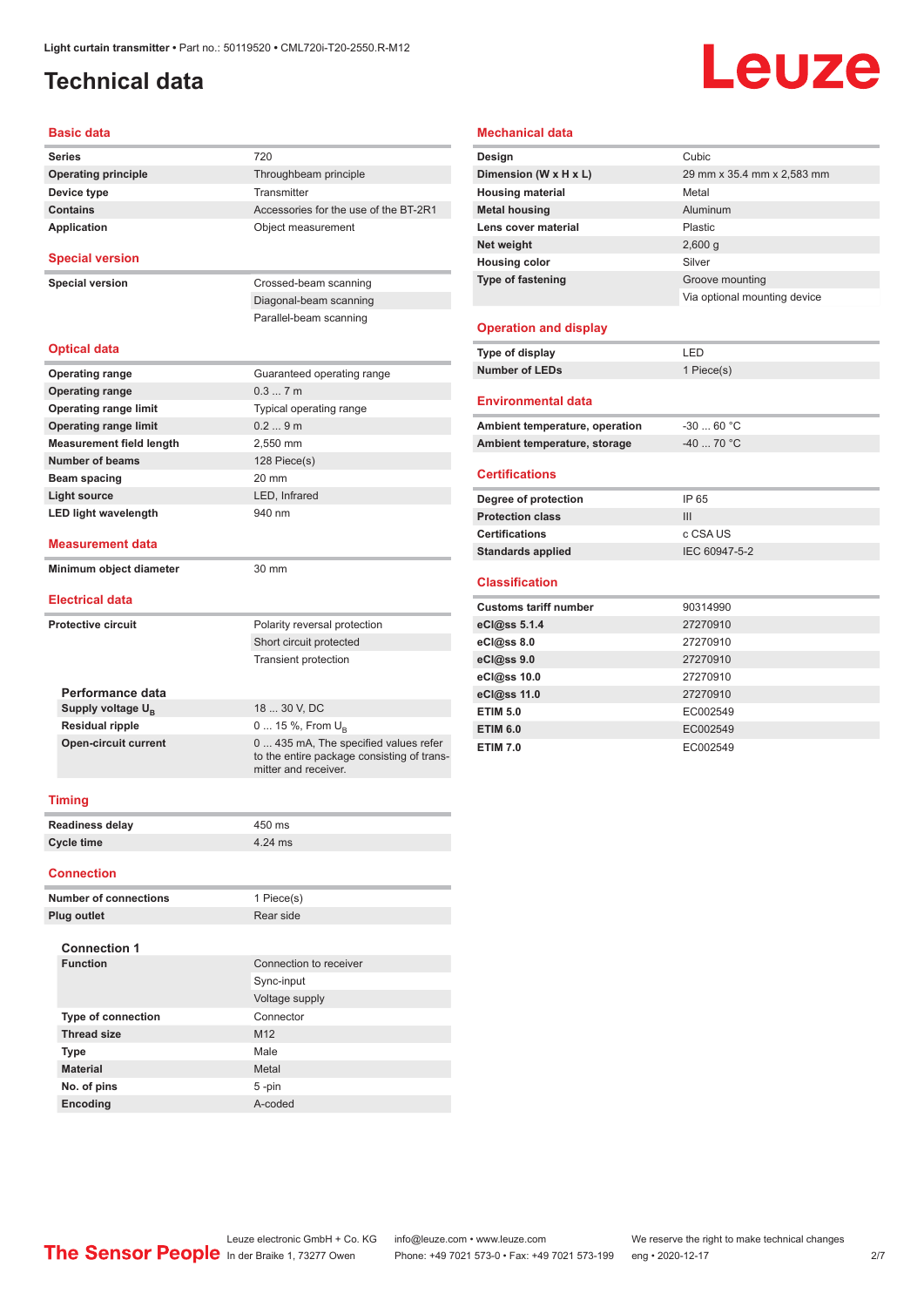## <span id="page-2-0"></span>**Dimensioned drawings**

All dimensions in millimeters



#### A Beam spacing 20 mm

- B Measurement field length 2550 mm
- F M6 thread
- G Fastening groove
- L Profile length 2568 mm
- T Transmitter
- R Receiver
- Y 5 mm



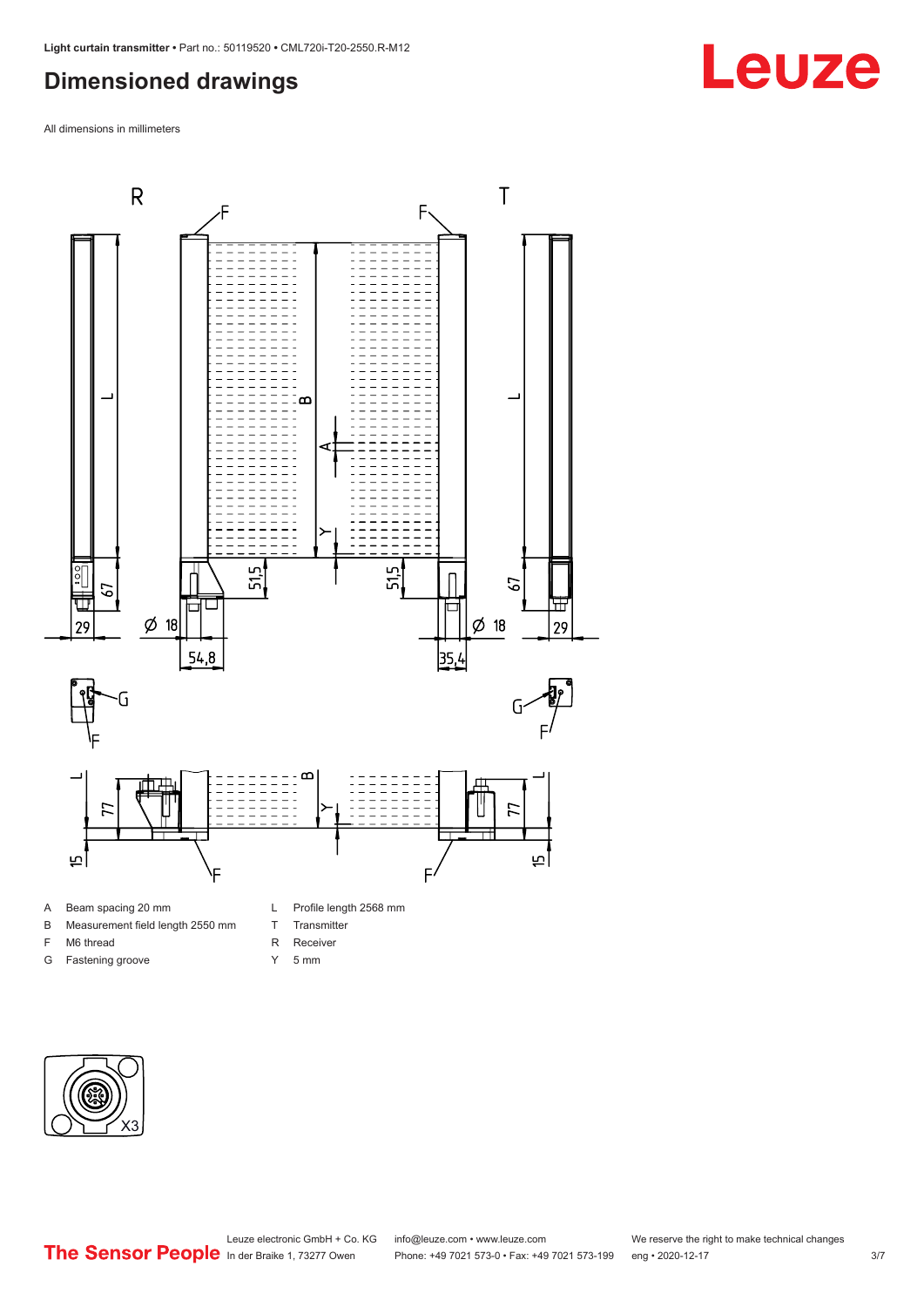### <span id="page-3-0"></span>**Electrical connection**

## Leuze

2

1

5

#### **Connection 1**

| <b>Function</b>           | Connection to receiver |
|---------------------------|------------------------|
|                           | Sync-input             |
|                           | Voltage supply         |
| <b>Type of connection</b> | Connector              |
| <b>Thread size</b>        | M12                    |
| <b>Type</b>               | Male                   |
| <b>Material</b>           | Metal                  |
| No. of pins               | $5$ -pin               |
| Encoding                  | A-coded                |

#### **Pin Pin assignment**

|                | <b>FE/SHIELD</b> |  |
|----------------|------------------|--|
| $\overline{2}$ | V+               |  |
| 3              | GND              |  |
| $\overline{4}$ | RS 485 Tx+       |  |
| 5              | RS 485 Tx-       |  |

## **Operation and display**

| <b>LED</b> | Display                                      | <b>Meaning</b>                                           |
|------------|----------------------------------------------|----------------------------------------------------------|
|            | Green, continuous light                      | Continuous mode                                          |
|            | Off                                          | No communication with the receiver / waiting for trigger |
|            | green, flashing in sync with the measurement | Measurement frequency display                            |

#### **Suitable receivers**

| Part no. | <b>Designation</b>            | <b>Article</b>         | <b>Description</b>                                                                                                        |
|----------|-------------------------------|------------------------|---------------------------------------------------------------------------------------------------------------------------|
| 50119974 | CML720i-R20-<br>2550.R/CN-M12 | Light curtain receiver | Operating range: 0.3  7 m<br>Interface: CANopen<br>Connection: Connector, M12, Rear side, 8-pin                           |
| 50120193 | CML720i-R20-<br>2550.R/CV-M12 | Light curtain receiver | Operating range: 0.3  7 m<br>Analog outputs: 2 Piece(s), Voltage, Current<br>Connection: Connector, M12, Rear side, 8-pin |
| 50123645 | CML720i-R20-<br>2550.R/D3-M12 | Light curtain receiver | Operating range: 0.3  7 m<br>Interface: RS 485 Modbus<br>Connection: Connector, M12, Rear side, 8-pin                     |
| 50120110 | CML720i-R20-<br>2550.R/L-M12  | Light curtain receiver | Operating range: 0.3  7 m<br>Interface: IO-Link<br>Connection: Connector, M12, Rear side, 8-pin                           |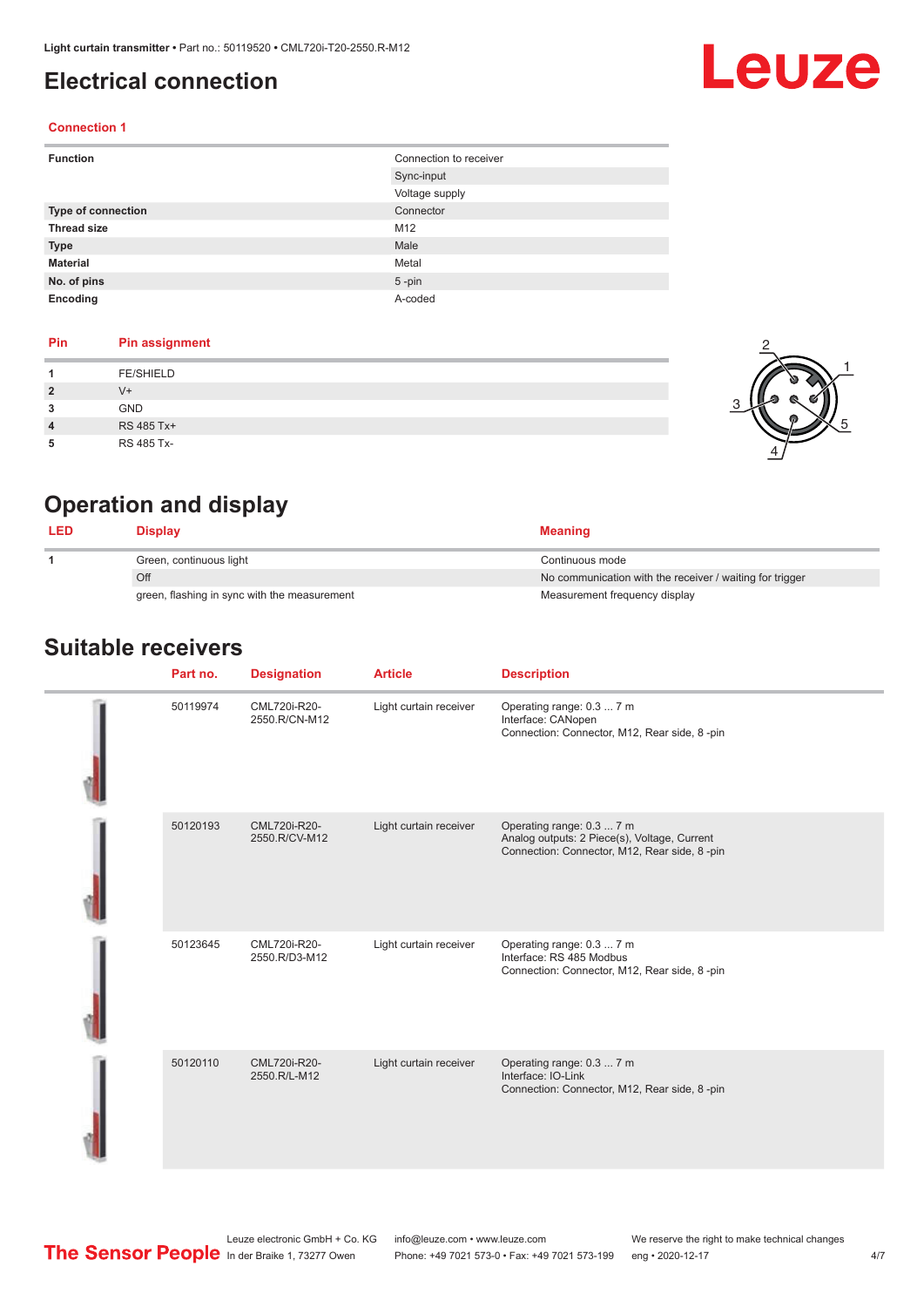### <span id="page-4-0"></span>**Suitable receivers**

## **Leuze**

| Part no. | <b>Designation</b>            | <b>Article</b>         | <b>Description</b>                                                                                  |
|----------|-------------------------------|------------------------|-----------------------------------------------------------------------------------------------------|
| 50123031 | CML720i-R20-<br>2550.R/PB-M12 | Light curtain receiver | Operating range: 0.3  7 m<br>Interface: PROFIBUS DP<br>Connection: Connector, M12, Rear side, 8-pin |
| 50131971 | CML720i-R20-<br>2550.R/PN-M12 | Light curtain receiver | Operating range: 0.3  7 m<br>Interface: PROFINET<br>Connection: Connector, M12, Rear side, 8-pin    |

#### **Part number code**

#### Part designation: **CML7XXi-YZZ-AAAA.BCCCDDD-EEEFFF**

| <b>CML</b>  | <b>Operating principle</b><br>Measuring light curtain                                                                                     |
|-------------|-------------------------------------------------------------------------------------------------------------------------------------------|
| 7XXi        | <b>Series</b><br>720i: 720i series<br>730i: 730i series                                                                                   |
| Y           | Device type<br>T: transmitter<br>R: receiver                                                                                              |
| <b>ZZ</b>   | <b>Beam spacing</b><br>05:5 mm<br>10:10 mm<br>20:20 mm<br>40:40 mm                                                                        |
| <b>AAAA</b> | Measurement field length [mm], dependent on beam spacing                                                                                  |
| в           | <b>Equipment</b><br>A: connector outlet, axial<br>R: rear connector outlet                                                                |
| CCC         | Interface<br>L: IO-Link<br>/CN: CANopen<br>/PB: PROFIBUS<br>/PN: PROFINET<br>/CV: Analog current and voltage output<br>/D3: RS 485 Modbus |
| <b>DDD</b>  | <b>Special equipment</b><br>-PS: Power Setting                                                                                            |
| <b>EEE</b>  | <b>Electrical connection</b><br>M12: M12 connector                                                                                        |
| <b>FFF</b>  | -EX: Explosion protection                                                                                                                 |
| <b>Note</b> |                                                                                                                                           |
|             | $\&$ A list with all available device types can be found on the Leuze website at www.leuze.com.                                           |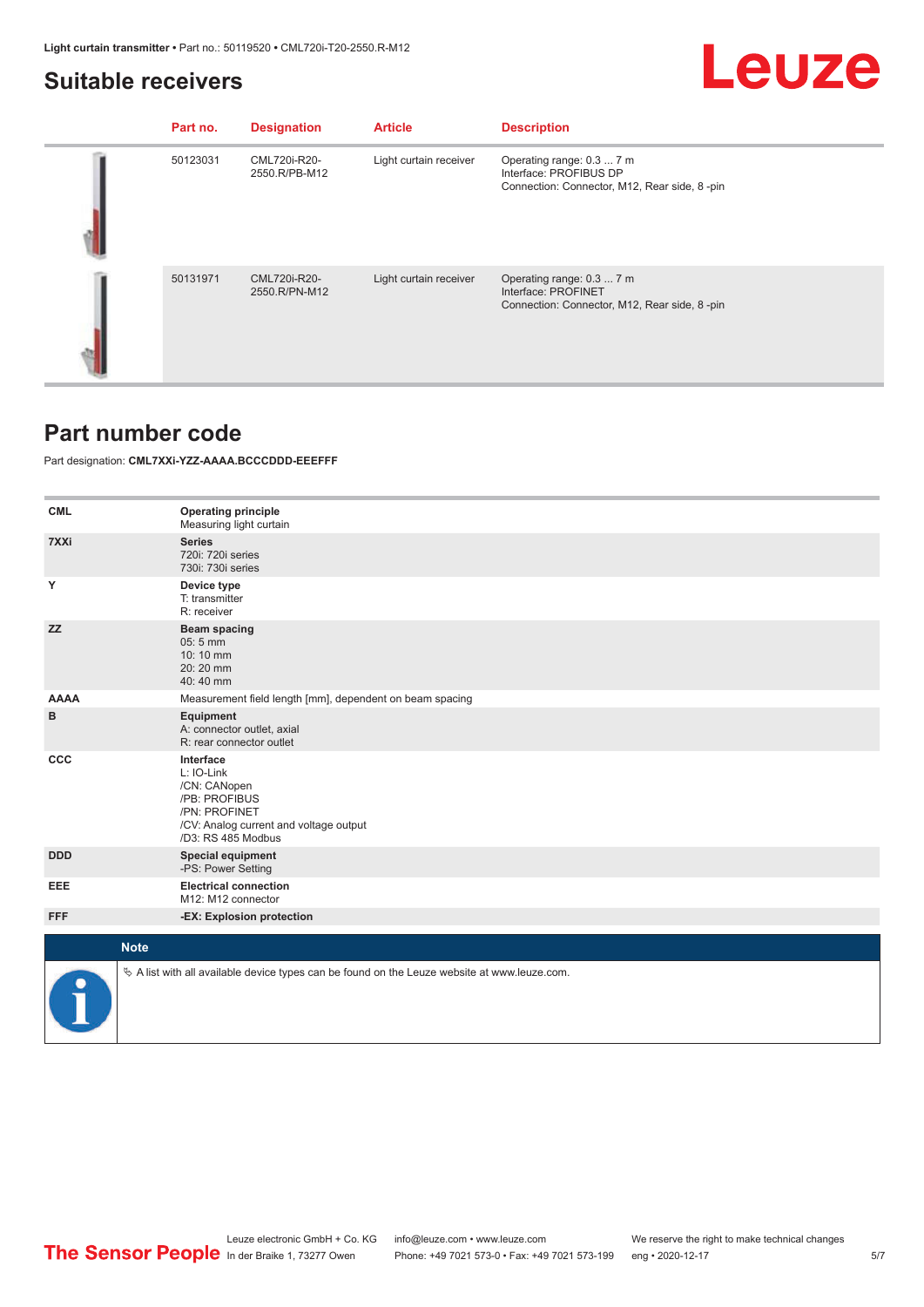#### <span id="page-5-0"></span>**Notes**



#### **Observe intended use!**

 $\%$  This product is not a safety sensor and is not intended as personnel protection.

 $\%$  The product may only be put into operation by competent persons.

 $\%$  Only use the product in accordance with its intended use.

|  | <b>For UL applications:</b>                                                                                                                                                       |
|--|-----------------------------------------------------------------------------------------------------------------------------------------------------------------------------------|
|  | V For UL applications, use is only permitted in Class 2 circuits in accordance with the NEC (National Electric Code).                                                             |
|  | V These proximity switches shall be used with UL Listed Cable assemblies rated 30V, 0.5A min, in the field installation, or equivalent (categories: CYJV/<br>CYJV7 or PVVA/PVVA7) |

#### **Accessories**

### Connection technology - Interconnection cables

|   |        | Part no. | <b>Designation</b>                     | <b>Article</b>        | <b>Description</b>                                                                                                                                                                                                                                    |
|---|--------|----------|----------------------------------------|-----------------------|-------------------------------------------------------------------------------------------------------------------------------------------------------------------------------------------------------------------------------------------------------|
| Ø | ⊙<br>œ | 50129781 | <b>KDS DN-M12-5A-</b><br>M12-5A-P3-050 | Interconnection cable | Suitable for interface: IO-Link, DeviceNet, CANopen<br>Connection 1: Connector, M12, Axial, Female, A-coded, 5-pin<br>Connection 2: Connector, M12, Axial, Male, A-coded, 5-pin<br>Shielded: Yes<br>Cable length: 5,000 mm<br>Sheathing material: PUR |

## Mounting technology - Mounting brackets

|               | Part no. | <b>Designation</b> | <b>Article</b>      | <b>Description</b>                                                                                                                                                                                                        |
|---------------|----------|--------------------|---------------------|---------------------------------------------------------------------------------------------------------------------------------------------------------------------------------------------------------------------------|
| <b>Altres</b> | 50142900 | BT 700M.5-2SET     | Mounting device set | Design of mounting device: Bracket mounting<br>Fastening, at system: Through-hole mounting, T slotted hole<br>Mounting bracket, at device: Screw type, Sliding block<br>Type of mounting device: Rigid<br>Material: Steel |

## Mounting technology - Swivel mounts

| Part no. | <b>Designation</b> | <b>Article</b>       | <b>Description</b>                                                                                                                                          |
|----------|--------------------|----------------------|-------------------------------------------------------------------------------------------------------------------------------------------------------------|
| 429046   | <b>BT-2R1</b>      | Mounting bracket set | Fastening, at system: Through-hole mounting<br>Mounting bracket, at device: Clampable<br>Type of mounting device: Turning, 360°<br>Material: Metal, Plastic |

Leuze